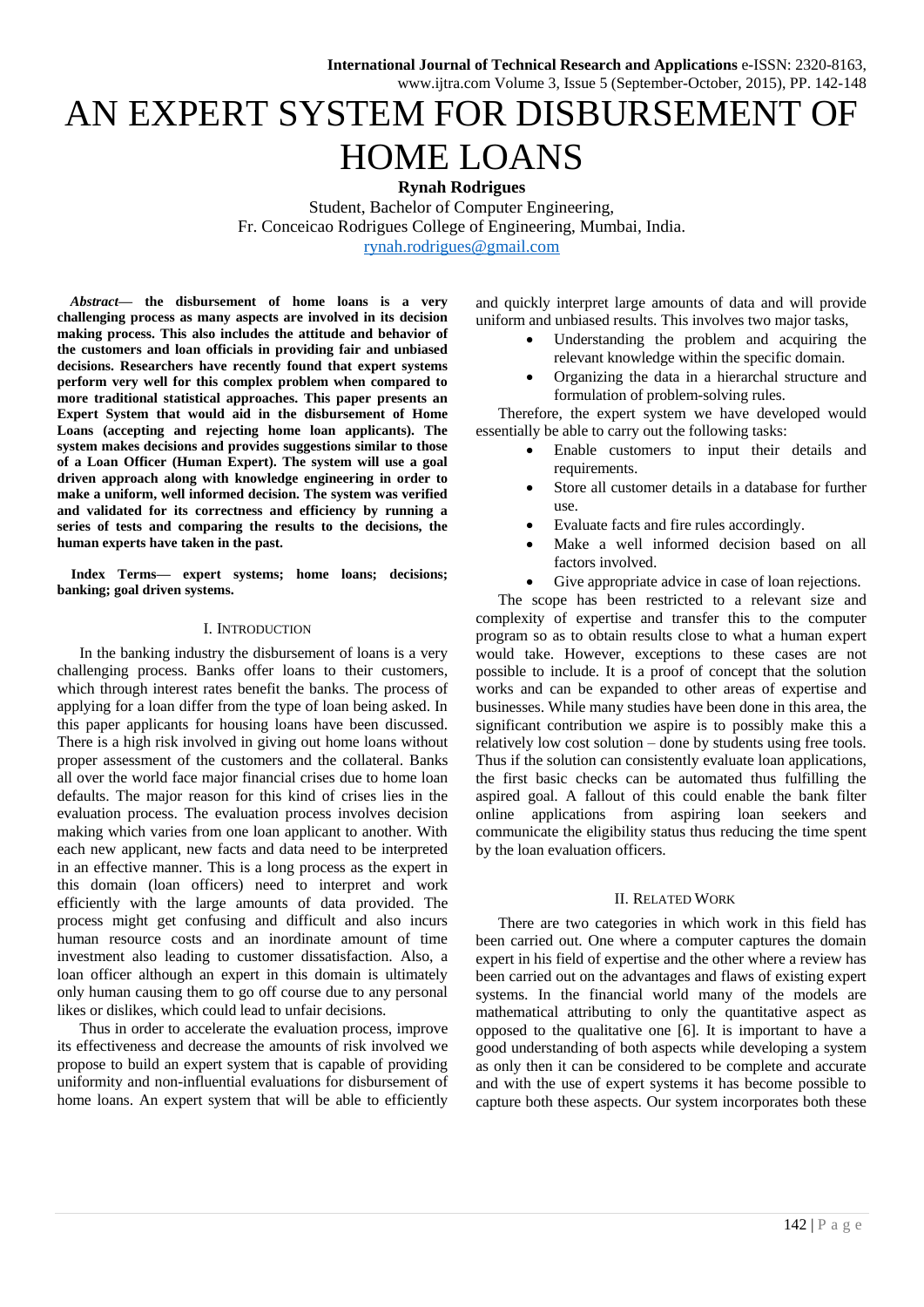www.ijtra.com Volume 3, Issue 5 (September-October, 2015), PP. 142-148

aspects through the use of a decision tree for the qualitative aspect, mathematical formulae for the quantitative aspect and inputs these into the expert system in order to obtain the results.

Listed below are few of the expert systems in the financial world:

1) Expert System in Banking: The British Scene

This paper analyses the use of expert systems in British banking industry with an aim to find out how this technology is performing and it's affecting the industry. It reviews Information Technology in banking and describes briefly the British banking sector and how the research was conducted; it also gives major findings of the project.

It documents three major bank applications of expert system:

- 1. Portfolio management and evaluation
- 2. Financial planning.
- 3. Credit evaluation

The research project objective was to find out how extensive expert system technology is being used in aggregate banking sector, and how it is affecting banking organizations. At the preliminary stage, this research has found that expert systems have significant effects on the functions of banking organizations and in particular on their decision making processes. But many questions have not been answered in greater depth; for example how can expert systems deliver competitive edge to the organizations. What are the relationships between expert system and decision making i.e. quality, consistency, structure etc [7]?

## 2) Expert System in UK banking

This paper identifies the advantages of ES in banking sector as; automation of routine decision making tasks, which frees managers to pursue more challenging problems; separation of decision making skills from human decision makers, allowing novice managers to employ the same knowledge to judgement as recognized experts; and better co-ordination and control of the decision making process so that changes in business strategy can be quickly and efficiently communicated throughout large organizations. The bank also introduced an AI system to crack down on credit fraud. Fraud 2000 uses artificial intelligence to block fraudulent purchases at point of sale. They mention that ES technology should be widely used in retail banks and build societies. Banks have an urgent need to manage their expertise. They need to make expertise available at branch level, to make it cheap and accessible to ensure uniformity in decision making at all levels of organization [8].

## 3) Expert Systems For Banking Credit Decisions

The major contribution of this research is to propose an expert system for evaluating and supporting credit decisions on the banking sector (ESESCDB). The system can help the human experts in explaining why a particular decision is made. It can evaluate the credit-worthiness of applicant companies or individuals, with recommend for a credit line be accepted, rejected, reduced or revised. The system aids a credit officer in the risk assessment and completion of a loan package [2].

## 4) Countrywide Loan-Underwriting Expert System

It is the first use of expert systems in business. It is a rulebased expert system used in mortgage processing. The system

was developed to increase the production capacity and productivity of countrywide branches, improve the consistency of underwriting, and reduce the cost of originating a loan [1].

#### III. EXPERT SYSTEMS.

A system is said to be an Expert System if it is able to reproduce the way in which Human experts make decisions. It aids the human expert to make decisions rapidly and accurately. It makes use of if-else rules and logical reasoning making it declarative programming as opposed to procedural programming.

Procedural programming involves telling the computer what to do and how to do it. It requires a specific set of inputs and known set of steps in order to obtain a solution. On the contrary, a declarative program describes what the computer should do, but eliminates much of the instructions involved as to how to do it. It is more flexible, capable of providing possible solutions even in the presence of poorly conditioned inputs. Executed by some runtime system it understands how to fill in the blanks and use declarative information in providing a solutions. As it includes only important details it is much easier to understand [3].

An expert system consists of the following components each of which is responsible for one of the aspects in the decision making process [4]:

- Database of Facts: This holds all the inputs presented by the user. This could be in response to questions prompted by the inference engine as to the existence of particular conditions or the user's current knowledge about the problem at hand.
- Knowledge Base: This contains facts and rules. It is not just mere data or information that is present but it consists of interrelationships, consequences and predictions of the data and information. This kind of knowledge is obtained from experts of that domain and knowledge engineering is used to convert that knowledge into facts and rules.
- Inference Engine: This connects the Knowledge base and the database of facts in order to infer rules and draw conclusions from it. There are two ways in which the reasoning can be carried out. The way in which the rules are used is the distinguishing factor.
	- o Forward Chaining: This uses a data driven approach. Here, the data is compared with the facts and rules and the conclusion is drawn from it. It uses the evidence present to determine the goal. It follows the if –then structure.
	- o Backward Chaining: This uses a goal driven approach. Here, the goal is determined first and then data required to satisfy the goal is searched for. If present then the goal has been approved else disapproved. It follows the then-if structure.
	- Explanation Mechanism: This is an important feature of expert systems. It explains how the system has reached a decision and can also allow users to find out why it has asked a particular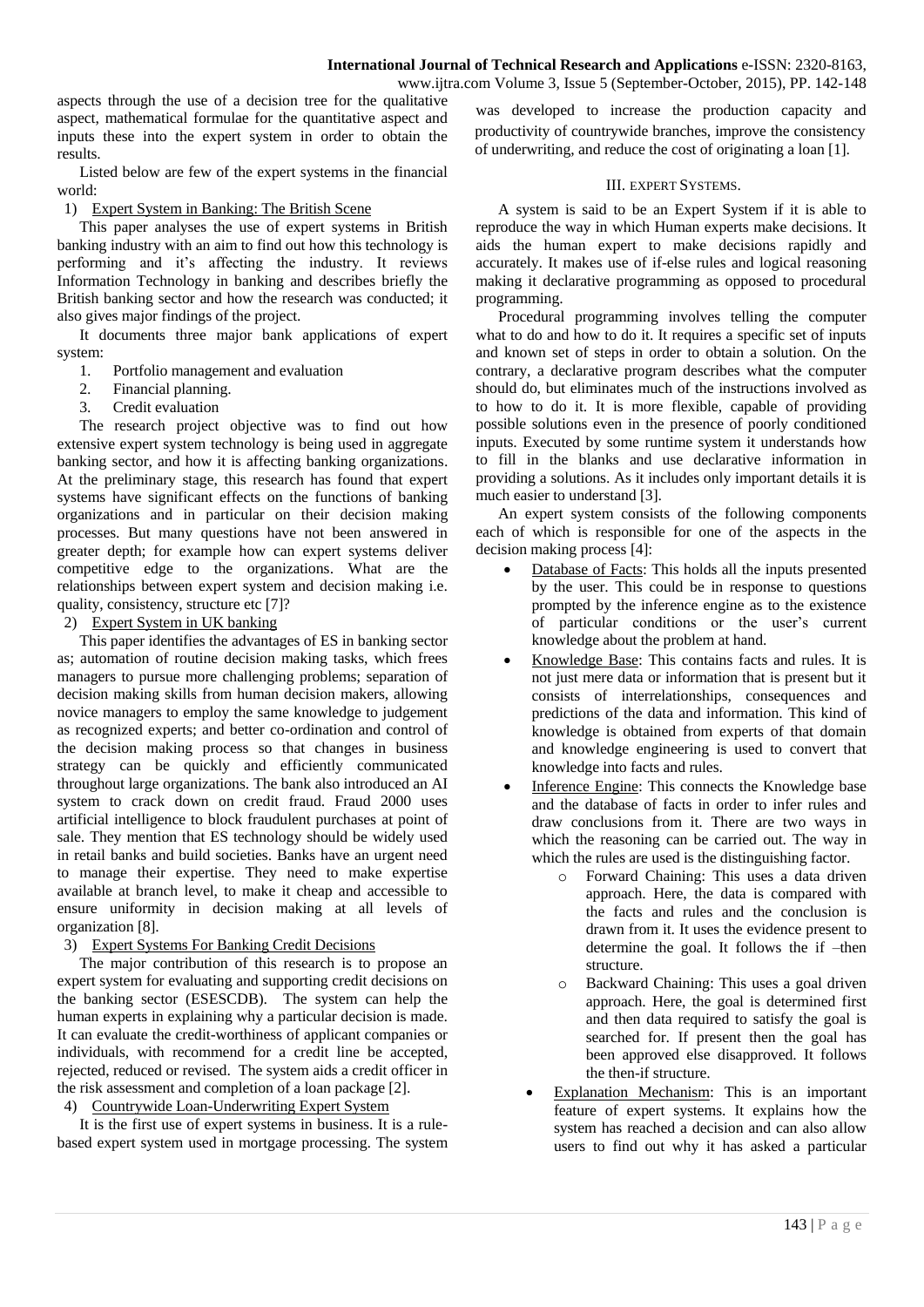question. Because it is 'rule based', the system is able to provide the user with an explanation of which rules were used during the inference process. This allows the user to make a judgement on the reliability of the decision.

 User Interface: This is used to interact with the user. It allows the users to input data, view the final result etc.

## IV. DESIGNING

There are many steps involved in the designing process. It is important to understand how the process for requesting the loan is evaluated, the data that needs to be collected in order to carry out the evaluation, the exceptions to these cases and the limitations of the expert systems.

When a customer applies for a home loan a wide array of factors need to be taken into consideration. This involves the practicability of the bank to provide the loan amount and capacity of the customer to repay the loan accreted with interest within the stipulated time period. The process of evaluation includes three phases.

- 1. This phase involves an eclectic collection of home loan applicant's personal information and data.
- 2. This phase involves evaluation of the home loan applicant's data in order to determine their eligibility.
- 3. This phase involves document verification, site visitation and area assessment. Phase 3 however, is beyond the scope of this paper as it would require human intervention.

Once the problem at hand and the requirements that are needed to attain the solution has been thoroughly understood, it now becomes easy to determine whether to carry out the evaluation using a data driven or a goal driven approach. In our case we have chosen the goal driven approach. The goal is to grant a home loan and we go backward seeking data that would satisfy the goal. If all the data required to satisfy the goal is present we grant the home loan else it is rejected. Through this approach we are able to obtain all the possible solutions that would be available at our disposal, giving the customers an option as to their preferences and convenience.

## *A. PROFILING APPLICANTS.*

 When a loan official assesses an applicant's information, they consciously or unconsciously match it to a certain profiling pattern in order to decide whether to grant the loan or not. In order to emulate this process of human intelligence a method termed as 'Profiling System' has been adopted [9]. In this process we use a decision tree in order classify applicants as high risk and low risk. An applicant who falls in the low risk category has a good financial reputation and thus stands a higher chance of their loan being accepted.

Fig.1 represents a small illustrative sample of the decision tree where few of the attributes have been presented in order to get an idea of the process. The original decision tree for the problem set includes many more attributes like sex, profession, dependents etc providing many more profiling patterns which is quite large in comparison.



 $Kev$ -:

D.R : Default Ratio (No.of defaults/No.of loans)

H.R: High Risk  $LR \cdot Low Risk$ 

## Fig 1. Decision Tree

In the above tree, based on the applicant's age and whether or not they live in an owned or rented place their default ratios vary and thus result in classifying them as high or low risk candidates.

## *B. FACTS & RULES.*

 Before we begin to write down the rules, it is important to determine all the facts that are concerned with the structure of the problem. This can be done by looking through all the data that has been collected in Phase I. The following presents the various facts in reference to housing loans. Here every fact has been substituted with a single word in order to ease the process of rule writing.

Note-: Here are some of the banking jargons used to formulate the Facts below.

- a. *Loan amount*: This is the amount of loan the customer i.e the loan applicant wishes to acquire from the bank.
- b. *Collateral*: This is the loan applicant's assets that can be seized on failure to repay the loan amount.
- c. *Equated monthly installment*: This includes the monthly installments the loan applicant makes in order to repay the loan which is an aggregation of the interest rates on the loan amount as well.
- *d. Joint-borrower*: This person can be considered as the secondary loan applicant who aids the primary loan applicant in repaying the loan.
- *e. Take-home*: This is the amount of income a person makes monthly after deduction of taxes, insurances etc.
- *f. Financial reputation*: This includes the qualitative aspect of the loan applicant. This includes profiling of the applicant, making the applicant high or low risk candidate as discussed in the decision tree above.
- *g. Credit Rating*: This presents the CIBIL score of the applicant which is based on the applicant's ongoing loans if any, past loan or credit card defaults etc.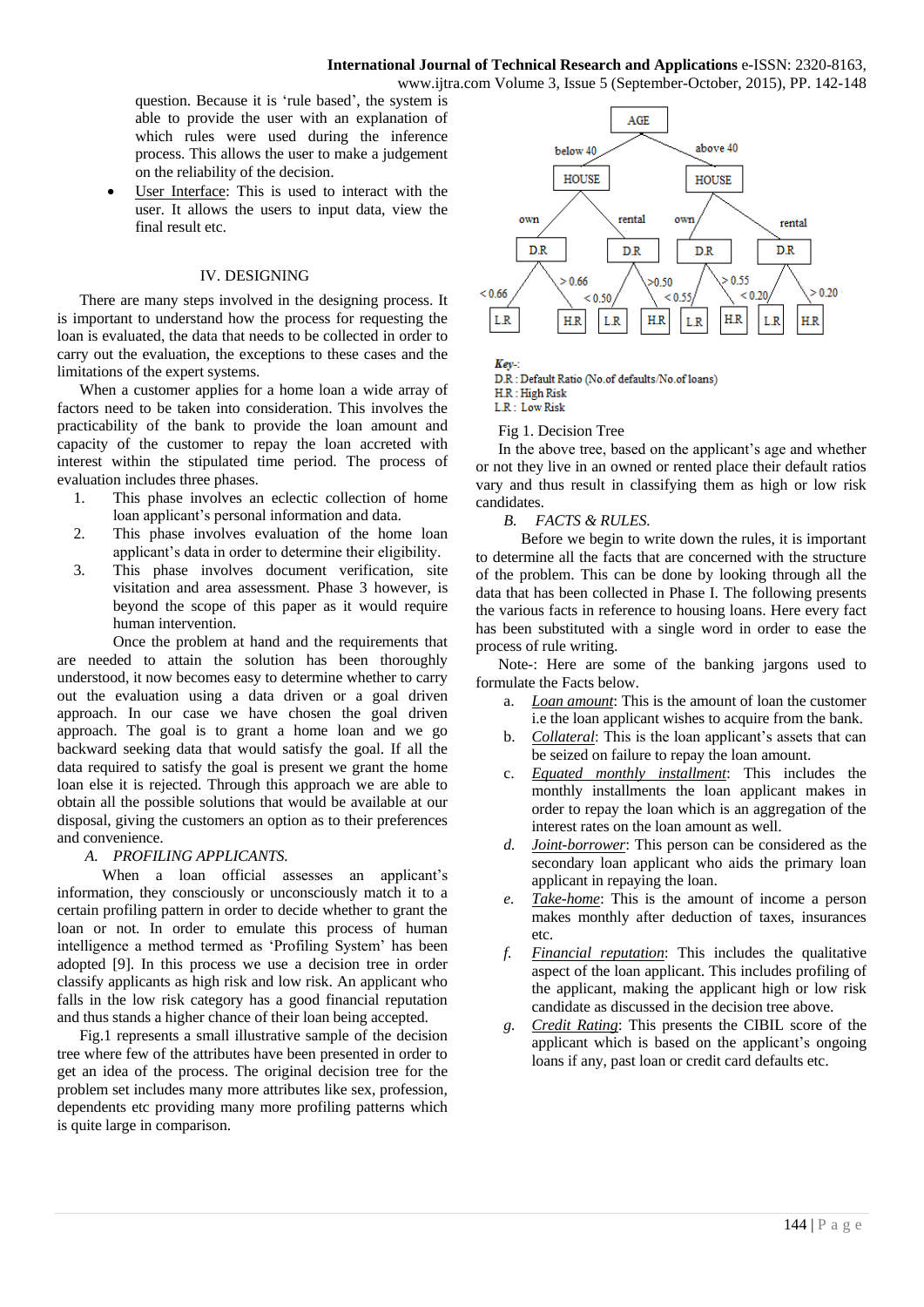*FACTS* 

OK (Grant loan)

COLLAT (Collateral for the loan is sufficient)

APP (value on the collateral is greater than loan amount)

INC (60% take-home of applicant is greater than equated monthly instalment)

PYMT (applicant is able to pay the loan)  $JBPYMT$  (applicant + joint-borrower is able to pay the loan)

JBINC (60% take-home of applicant + jointborrower is greater than equated monthly instalment)

REP (applicant has a good financial reputation)

RATING (applicant has a good credit rating and applicant falls under the low risk category.)

BAL (40 times take-home is greater than loan amount)

JBBAL (40 times take-home of loan applicant + joint-borrower is greater than loan amount)

A combination of facts above are used in order to determine if the applicant is illegible for the loan. Rules are formulated accordingly [5].

*RULES*  **1. if** (APP) **then** (COLLAT) **2. if (**RATING) **then** (REP) **3. if (**INC) **then** (PYMT) **4. if** (JBINC)

**then** (JBPYMT) **5. if** (COLLAT) **and** (PYMT) **and** (REP) **then** (OK)

**6. if** (BAL) **and** (COLLAT) **and** (PYMT) then OK **7. if** (COLLAT) **and** (JBBAL) **and** (JBPYMT) **then** OK **8. if** (COLLAT) **and** (BAL) **and** (JBPYMT) **then** (OK)

Fig 2. shows the different possible solutions to granting the home loan. It is possible for an applicant to have more than one solution in order to be eligible for the disbursement of the loan.



Fig 2. Backward Chaining for Home Loan

I. IMPLEMENTATION

The implementation of the project is a two part process which includes Knowledge Acquisition and Software Design.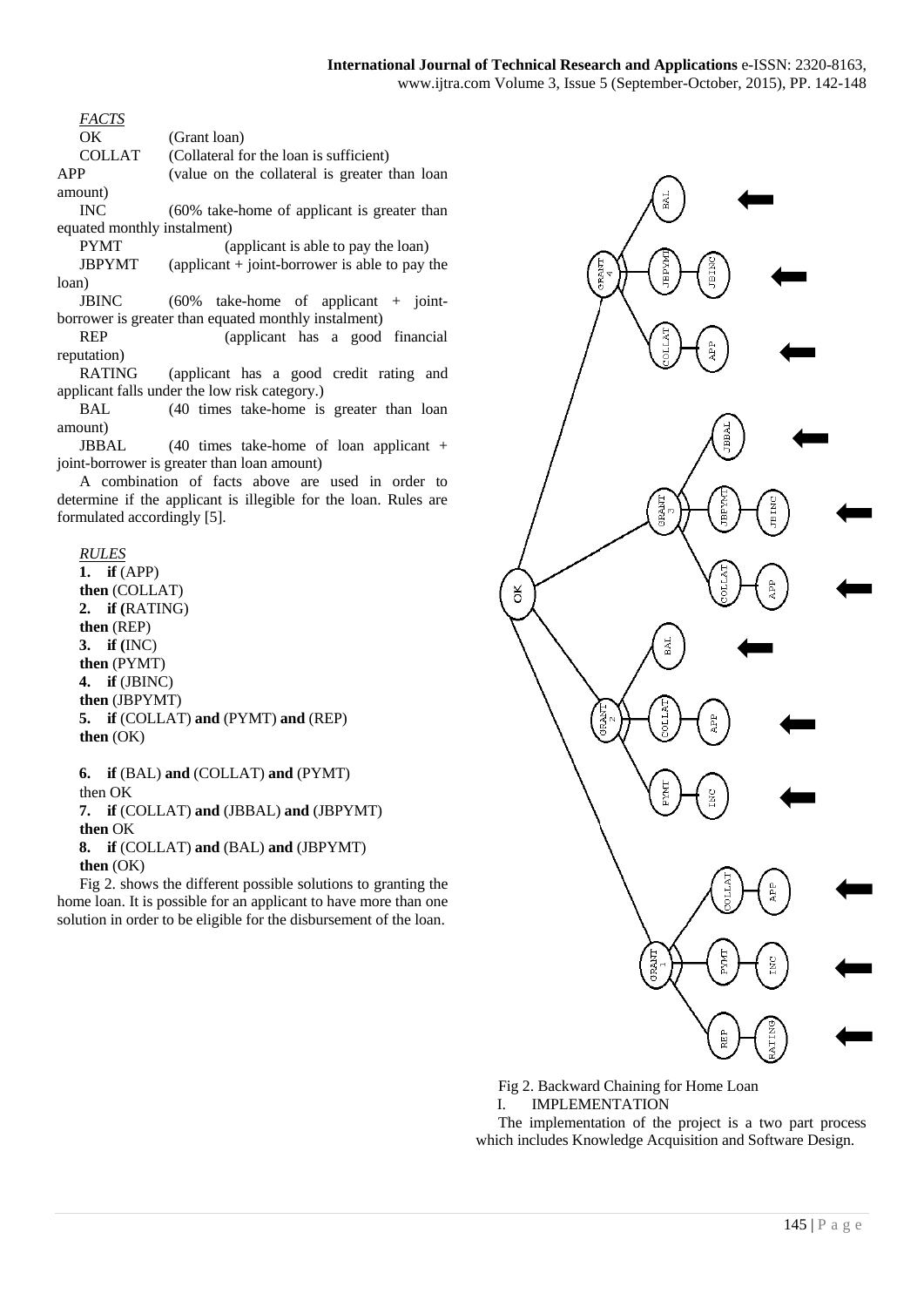*A. KNOWLEDGE ACQUISITION* 

This process includes three major aspects which are Document Analysis, Knowledge Elicitation from Experts and Validating and Verifying the Knowledge from the domain Experts [2] and [3].

## 1) *Document Analysis:*

Disbursement of home loans are assessed based on the credit worthiness of an individual. Accepting or rejecting a loan is calculated from the financial history and current assets and liabilities of the applicants. Three criteria need to be studied in order to make sure that the expert system that is being developed includes all the aspects pertaining to home loans:

- The Client Study Analysis: This contains the client five C's Merit Creditworthiness (characters, capacity, circumstances, capital, and collateral).
- Loan Study Analysis: This contains the personal interviews and the field visits. It also includes consideration of the feasibility and risks involved for the banks in providing the respective housing loans.
- The Collaterals: The last one is the collaterals, it is classified to eight kinds the Bank guarantee, real Estate, deposit account, promissory notes, holding company guarantee, storage of the product, personal guarantee and over Draft Guarantee.

It is important to study the above three criteria well so that it aids in developing a system that will provide most accurate results and will consider all possible solutions.

*2) Knowledge Elicitation from Experts:*

The process of collecting information about a domain for use in a rule-based system is called knowledge engineering. The information obtained from the experts included:

- Requirements: Looking at the problems the system needs to solve is the first step. However, this is an ongoing process as many problems and solutions to those problems might not be fully understood until later in the process. It can give us a clear understanding as to what the exact problems are and brainstorming solutions in this aspect became much easier. Experts help us understand the directions in which they approach a problem, their difficulties and their limits. Getting a better understanding of these criteria help develop a system that resembles a way in which human experts take decisions and also make an attempt to overcome their limitations.
- Principles: This gives an understanding of the entire loan processing. From the time the applicant requests for a loan, the steps and procedures that the expert is expected to carry out in order to come to a decision as to grant or reject the loan was recorded. This helps to create a mental model for proper structuring of the algorithm to be used.
- Resources: This gives an insight to all the parameters and details that need to be collected. All the required formulae for calculations, the rates of interest and the criteria for deciding the period for the repayment of the loan.
- Frontiers: Every domain has its dark corners and dead ends. Understanding the need to out where the tough bits, ambiguities, and limits of human understanding is highly crucial. Understanding cases in which expectations are

made and areas where the system could fail to operate in should also be understood.

#### *3) Validating and Verifying the Knowledge from the domain Experts:*

The extracted and elicited knowledge have been validated, verified, and updated with the domain experts and they also provided other knowledge to complete it, the experts' contribution appeared in different aspects of the system. Additional books and references and guidance from the internet also aid this process.

## *B. SOFTWARE DESIGN*

The application is developed using Eclipse Kepler which is an integrated development environment (IDE), Java Swing for the frontend and MySQL database server. JESS rule language was used to implement the application. JESS is an interpreter for the JESS rule-language and its syntax is similar to that of LISP. JESS is dynamic and java centric, so it automatically gives you access to all of Java's powerful API's for networking, graphics and so on [3].

The MySQL database server keeps a record of all the bank customers, each customer having a unique identity. When a customer applies for a home loan, that customer needs to have an account with the bank else the loan will not be granted. A validation message is displayed as in Fig 3. The database server maintains another record of all the details of the home loans that customers apply for along with the status of the loan (grant or reject).



Fig 3. Validation error.

The application acquires all the details it needs from the customers and then carries out the computations as required using the various rules and finally prints a report. The report prints the information provided by the customer and also provides the customer with details concerned with the status of the loan and recommendations in case of rejections. Fig 4. and Fig 5. presents two case scenarios.

As it can be observed in Fig 4. that the Loan Acceptance Criteria posits three possible solutions giving the loan applicant the freedom to choose any one of the three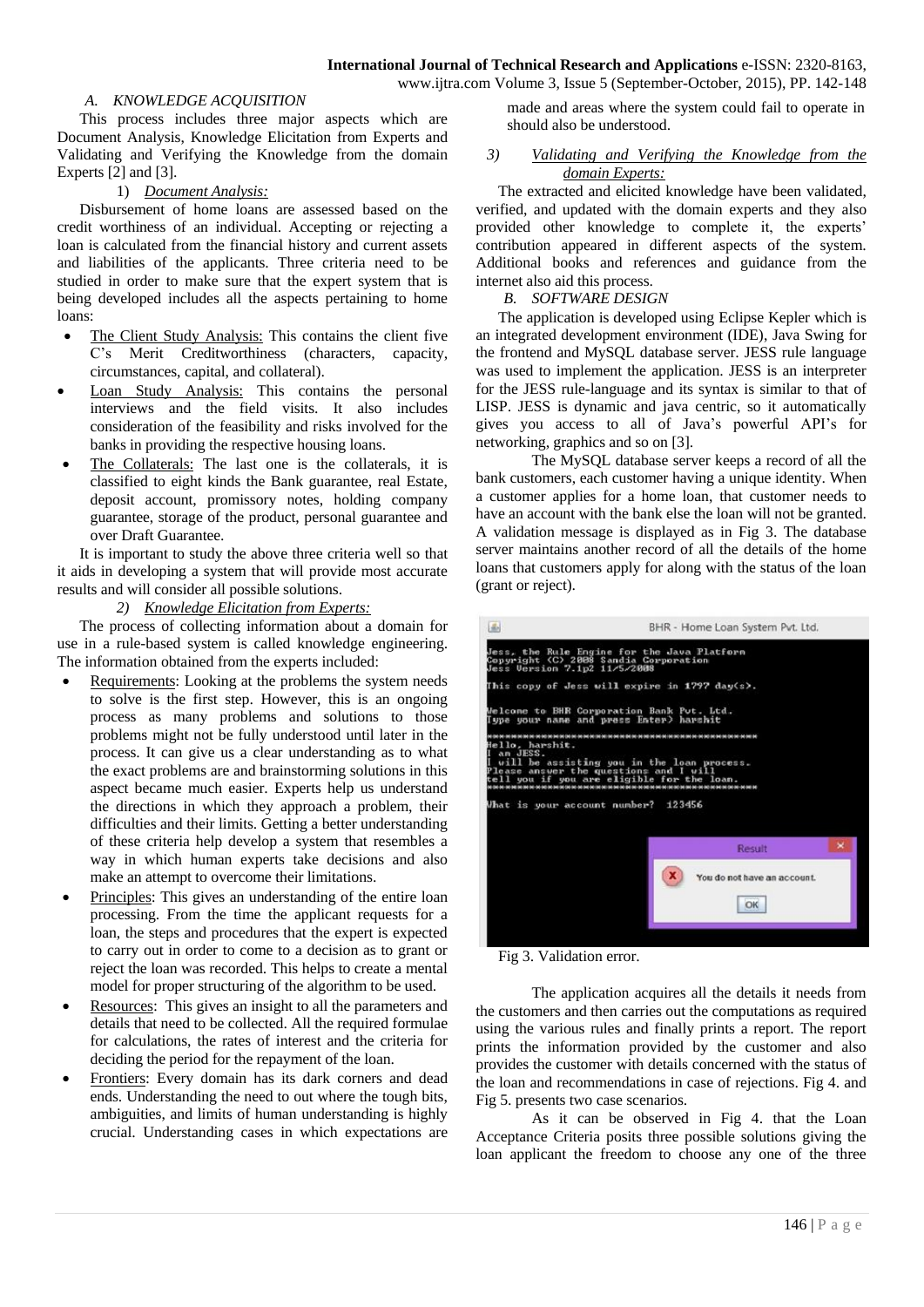# **International Journal of Technical Research and Applications** e-ISSN: 2320-8163,

www.ijtra.com Volume 3, Issue 5 (September-October, 2015), PP. 142-148

options in this case. For instance the loan applicant can choose to repay the loan individually or can share the repayment with the joint-borrower making the application quite flexible. Similarly in Fig 5. where the loan applicant has been rejected for the loan, the Loan Rejection Criteria provides a reason as to why the loan was rejected and provides the loan applicant with possible solutions helping the applicant take an appropriate decision. The recommendations have been acquired by iterative mathematical process based on the information provided.

|                                     | о<br>Result                                                                                              | × |  |  |  |
|-------------------------------------|----------------------------------------------------------------------------------------------------------|---|--|--|--|
| <b>ACCEPTED</b>                     |                                                                                                          |   |  |  |  |
|                                     | <b>Customer Details</b>                                                                                  |   |  |  |  |
| Account Number                      | 1000000005                                                                                               |   |  |  |  |
| Agreement Value                     | 100.0                                                                                                    |   |  |  |  |
| Loan Amount                         | \$0.0                                                                                                    |   |  |  |  |
| Take Home                           | 40.0                                                                                                     |   |  |  |  |
| Tenure                              | 5                                                                                                        |   |  |  |  |
|                                     | <b>Joint Borrower Details</b>                                                                            |   |  |  |  |
| Account Number                      | 1000000011                                                                                               |   |  |  |  |
| Take Home                           | $-40$                                                                                                    |   |  |  |  |
|                                     | Loan Acceptance Criteria                                                                                 |   |  |  |  |
|                                     | 1) Sufficient collateral, emi and good credit rating.                                                    |   |  |  |  |
| maximum loan amount request cntena. | 2) Sufficient collateral, emi and loan amount satisfies                                                  |   |  |  |  |
|                                     | 3) Sufficient collateral, emi of applicant & joint<br>borrower and maximum loan amount request criteria. |   |  |  |  |

ОК



|                              | <b>Rejected</b>                          |  |  |
|------------------------------|------------------------------------------|--|--|
|                              | <b>Customer Details</b>                  |  |  |
| Account Number               | 1000000005                               |  |  |
| Agreement Value              | 10000                                    |  |  |
| Loan Amount                  | 10000                                    |  |  |
| Take Home                    | 500                                      |  |  |
| Tenure                       | $\overline{3}$                           |  |  |
|                              | <b>Joint Borrower Details</b>            |  |  |
| Account Number               | Not Applicable                           |  |  |
| Take Home                    | Not Applicable                           |  |  |
|                              | <b>Loan Rejection Criteria</b>           |  |  |
| Take Home is insufficient    |                                          |  |  |
| Decrease loan amount to 8503 | Recommendation: Increment Tenure by 1 OR |  |  |
|                              | OK                                       |  |  |

## V. RESULT

The ideas proposed above have been implemented and verified by a series of tests that were carried out. Past applicants who had applied for home loans were considered. Their information was used as input to the system and the system's output was compared to the decision taken by the loan officers in the past. In most cases the results were identical. Those that were not, in some cases provided alternative solutions enabling rejected candidates an opportunity to apply for the loan. In some cases the loan applicants were rejected by the system which were approved by the loan officer. In these cases though the system disagreed with the expert, it was found that the system had better assessments since the loans in reality were defaulted by the applicants.

#### VI. CONCLUSION

The major contribution of this research is to propose an expert system for evaluating and supporting decisions for disbursement of home loans. This application is designed not only to justify the chosen decision, but also to make recommendations to the process. The system can help the